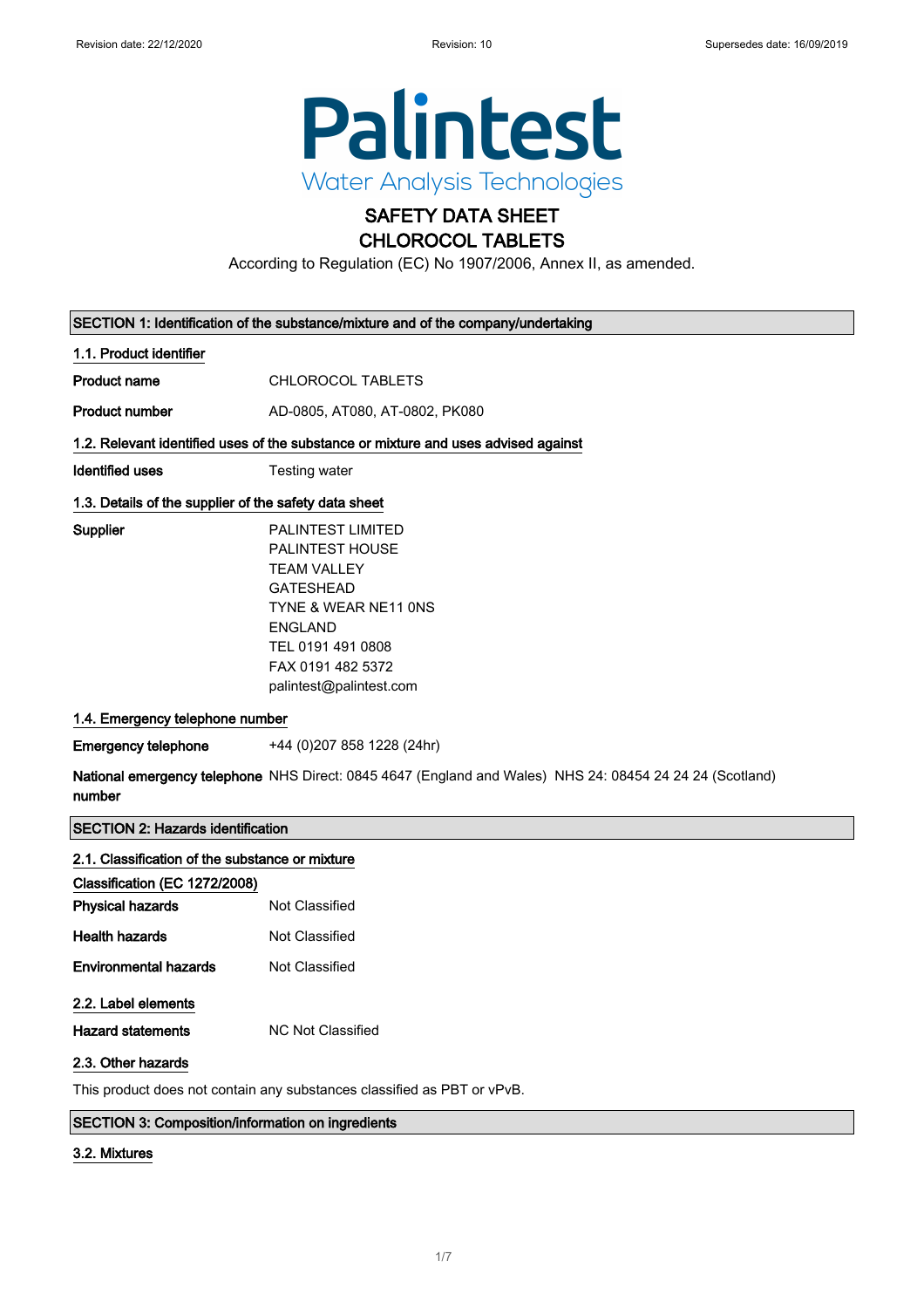| <b>BORIC ACID</b>                                                                                                                                                                                                                                                              |                      | < 5.5%                                               |  |
|--------------------------------------------------------------------------------------------------------------------------------------------------------------------------------------------------------------------------------------------------------------------------------|----------------------|------------------------------------------------------|--|
| CAS number: 10043-35-3                                                                                                                                                                                                                                                         | EC number: 233-139-2 | REACH registration number: 01-<br>2119486683-25-XXXX |  |
| Substance of very high concern (SVHC). This product is/contains a substance that is included in REGULATION (EC) No<br>1907/2006 (REACH) ANNEX XVII - RESTRICTIONS ON THE MANUFACTURE, PLACING ON THE MARKET AND USE<br>OF CERTAIN DANGEROUS SUBSTANCES, MIXTURES AND ARTICLES. |                      |                                                      |  |
| Classification<br>Repr. 1B - H360FD                                                                                                                                                                                                                                            |                      |                                                      |  |
| <b>POTASSIUM IODIDE</b>                                                                                                                                                                                                                                                        |                      | < 5.5%                                               |  |
| CAS number: 7681-11-0                                                                                                                                                                                                                                                          | EC number: 231-659-4 |                                                      |  |
| Classification<br>Acute Tox. 4 - H302<br>Acute Tox. 4 - H312<br>Skin Irrit. 2 - H315<br>Eye Irrit. 2 - H319                                                                                                                                                                    |                      |                                                      |  |
| <b>TALC</b>                                                                                                                                                                                                                                                                    |                      | < 5.5%                                               |  |
| CAS number: 14807-96-6                                                                                                                                                                                                                                                         | EC number: 238-877-9 | REACH registration number: N/A                       |  |
| Classification<br>Not Classified                                                                                                                                                                                                                                               |                      |                                                      |  |
| <b>STARCH SOLUBLE</b>                                                                                                                                                                                                                                                          |                      | $3.1\%$                                              |  |
| CAS number: 9005-84-9                                                                                                                                                                                                                                                          | EC number: 232-686-4 | REACH registration number: N/A                       |  |
| Classification<br>Not Classified                                                                                                                                                                                                                                               |                      |                                                      |  |
| N, N-DIETHYL-P-PHENYLENE DIAMINE SULFATE                                                                                                                                                                                                                                       |                      | < 0.5%                                               |  |
| CAS number: 6283-63-2                                                                                                                                                                                                                                                          | EC number: 228-500-6 | REACH registration number: N/A                       |  |
| Classification<br>Acute Tox. 4 - H302                                                                                                                                                                                                                                          |                      |                                                      |  |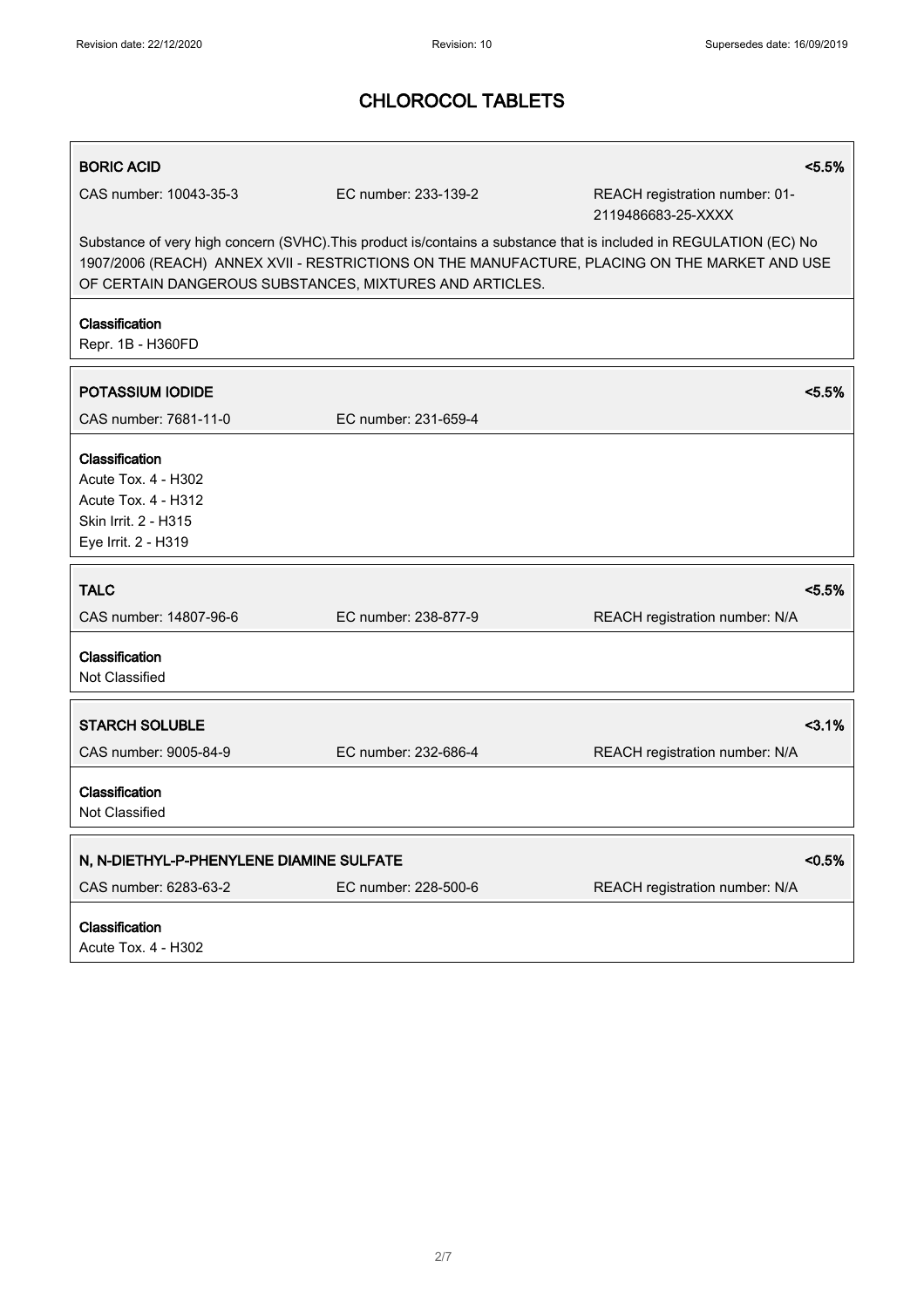### ETHYLENEDIAMINETETRAACETIC ACID DI SODIUM SALT DIHYDRATE

<0.5%

CAS number: 6381-92-6 EC number: 613-386-6 REACH registration number: 01-2119486775-20-XXXX

#### **Classification**

Acute Tox. 4 - H302 Acute Tox. 4 - H312 Acute Tox. 4 - H332 Skin Irrit. 2 - H315 Eye Irrit. 2 - H319 STOT SE 3 - H335 Aquatic Chronic 3 - H412

The Full Text for all R-Phrases and Hazard Statements are Displayed in Section 16.

Composition comments This product contains a substance that is a SVHC.

#### SECTION 4: First aid measures

#### 4.1. Description of first aid measures

| Inhalation                                                                      | Unlikely route of exposure as the product does not contain volatile substances.                                        |  |
|---------------------------------------------------------------------------------|------------------------------------------------------------------------------------------------------------------------|--|
| Ingestion                                                                       | Rinse mouth thoroughly with water. Get medical attention if any discomfort continues.                                  |  |
| Skin contact                                                                    | Wash skin thoroughly with soap and water. Get medical attention promptly if symptoms occur<br>after washing.           |  |
| Eye contact                                                                     | Remove any contact lenses and open eyelids wide apart. Rinse with water. Continue to rinse<br>for at least 15 minutes. |  |
|                                                                                 | 4.2. Most important symptoms and effects, both acute and delayed                                                       |  |
| <b>Inhalation</b>                                                               | No specific symptoms known.                                                                                            |  |
| Ingestion                                                                       | No specific symptoms known.                                                                                            |  |
| <b>Skin contact</b>                                                             | No specific symptoms known.                                                                                            |  |
| Eye contact                                                                     | No specific symptoms known.                                                                                            |  |
| 4.3. Indication of any immediate medical attention and special treatment needed |                                                                                                                        |  |
| Notes for the doctor                                                            | No specific recommendations.                                                                                           |  |
| <b>SECTION 5: Firefighting measures</b>                                         |                                                                                                                        |  |
| 5.1. Extinguishing media                                                        |                                                                                                                        |  |
| Suitable extinguishing media                                                    | Use fire-extinguishing media suitable for the surrounding fire.                                                        |  |
| 5.2. Special hazards arising from the substance or mixture                      |                                                                                                                        |  |
| <b>Hazardous combustion</b><br>products                                         | No known hazardous decomposition products.                                                                             |  |
| 5.3. Advice for firefighters                                                    |                                                                                                                        |  |
| Protective actions during<br>firefighting                                       | No specific firefighting precautions known.                                                                            |  |
| <b>SECTION 6: Accidental release measures</b>                                   |                                                                                                                        |  |

6.1. Personal precautions, protective equipment and emergency procedures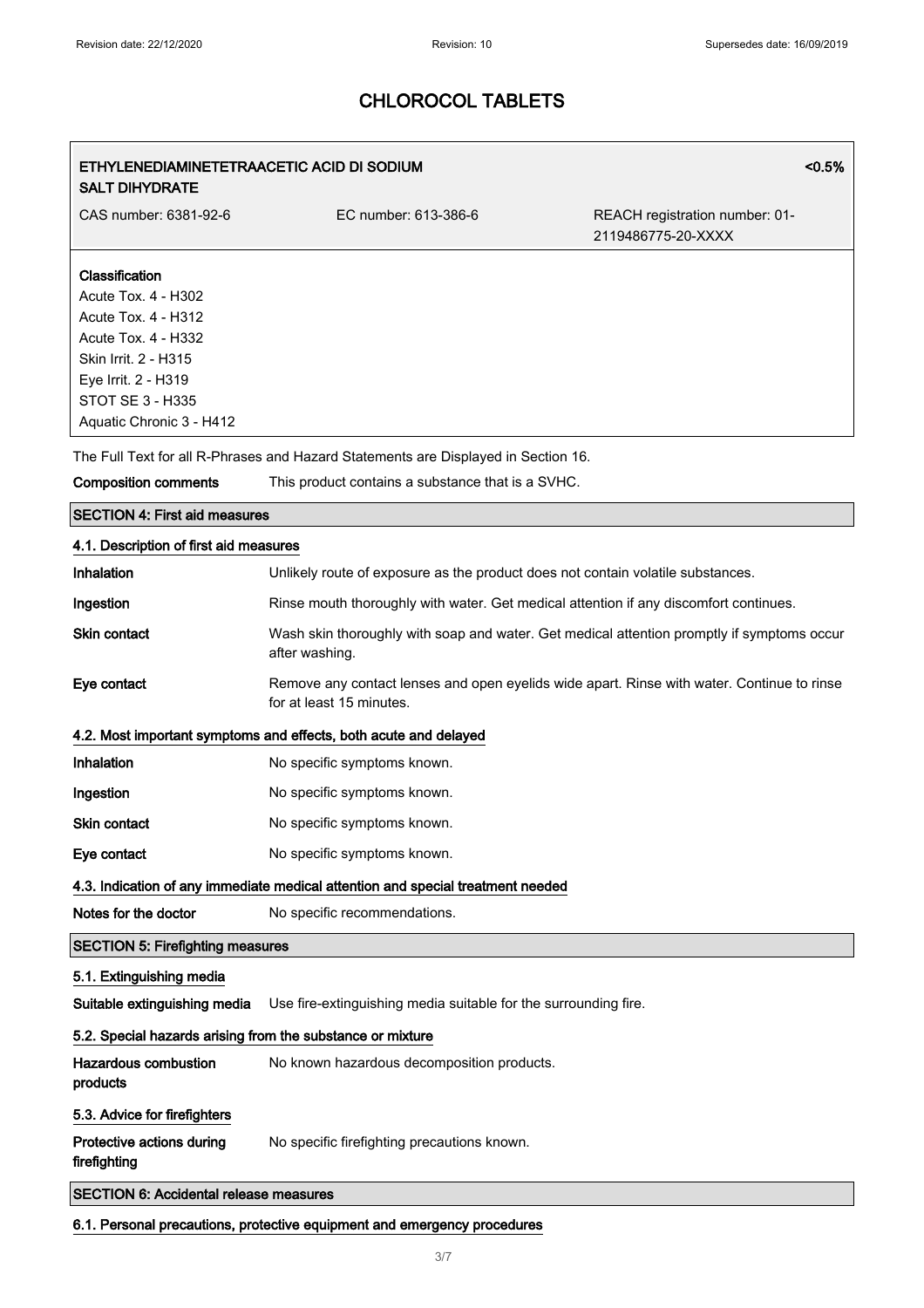| <b>Personal precautions</b>                                       | Wear protective clothing as described in Section 8 of this safety data sheet.                                                                                   |  |
|-------------------------------------------------------------------|-----------------------------------------------------------------------------------------------------------------------------------------------------------------|--|
| 6.2. Environmental precautions                                    |                                                                                                                                                                 |  |
| <b>Environmental precautions</b>                                  | Not considered to be a significant hazard due to the small quantities used. However, large or<br>frequent spills may have hazardous effects on the environment. |  |
| 6.3. Methods and material for containment and cleaning up         |                                                                                                                                                                 |  |
| Methods for cleaning up                                           | No specific clean-up procedure recommended.                                                                                                                     |  |
| 6.4. Reference to other sections                                  |                                                                                                                                                                 |  |
| Reference to other sections                                       | Wear protective clothing as described in Section 8 of this safety data sheet.                                                                                   |  |
| <b>SECTION 7: Handling and storage</b>                            |                                                                                                                                                                 |  |
| 7.1. Precautions for safe handling                                |                                                                                                                                                                 |  |
| <b>Usage precautions</b>                                          | Good personal hygiene procedures should be implemented.                                                                                                         |  |
| 7.2. Conditions for safe storage, including any incompatibilities |                                                                                                                                                                 |  |
| <b>Storage precautions</b>                                        | Store in tightly-closed, original container in a dry and cool place. Keep separate from food,<br>feedstuffs, fertilisers and other sensitive material.          |  |
| 7.3. Specific end use(s)                                          |                                                                                                                                                                 |  |
| Specific end use(s)                                               | The identified uses for this product are detailed in Section 1.2.                                                                                               |  |
| <b>SECTION 8: Exposure controls/Personal protection</b>           |                                                                                                                                                                 |  |
| 8.1. Control parameters                                           |                                                                                                                                                                 |  |
| Occupational exposure limits                                      |                                                                                                                                                                 |  |
| <b>TALC</b>                                                       |                                                                                                                                                                 |  |

Long-term exposure limit (8-hour TWA): WEL 1 mg/m<sup>3</sup> respirable dust

#### STARCH SOLUBLE

Long-term exposure limit (8-hour TWA): WEL 10 mg/m<sup>3</sup> inhalable dust Long-term exposure limit (8-hour TWA): WEL 4 mg/m<sup>3</sup> respirable dust WEL = Workplace Exposure Limit.

Ingredient comments OES = Occupational Exposure Standard. ACGIH = US Standard. MAK = German Exposure Limits. VLEP = French Exposure Limits.

#### 8.2. Exposure controls



Eye/face protection Eyewear complying with an approved standard should be worn if a risk assessment indicates eye contact is possible. The following protection should be worn: Chemical splash goggles. Hand protection No specific hand protection recommended. Chemical-resistant, impervious gloves complying with an approved standard should be worn if a risk assessment indicates skin contact is possible. It is recommended that gloves are made of the following material: Nitrile rubber. Hygiene measures No specific hygiene procedures recommended but good personal hygiene practices should always be observed when working with chemical products. Respiratory protection No specific recommendations. Respiratory protection may be required if excessive airborne contamination occurs.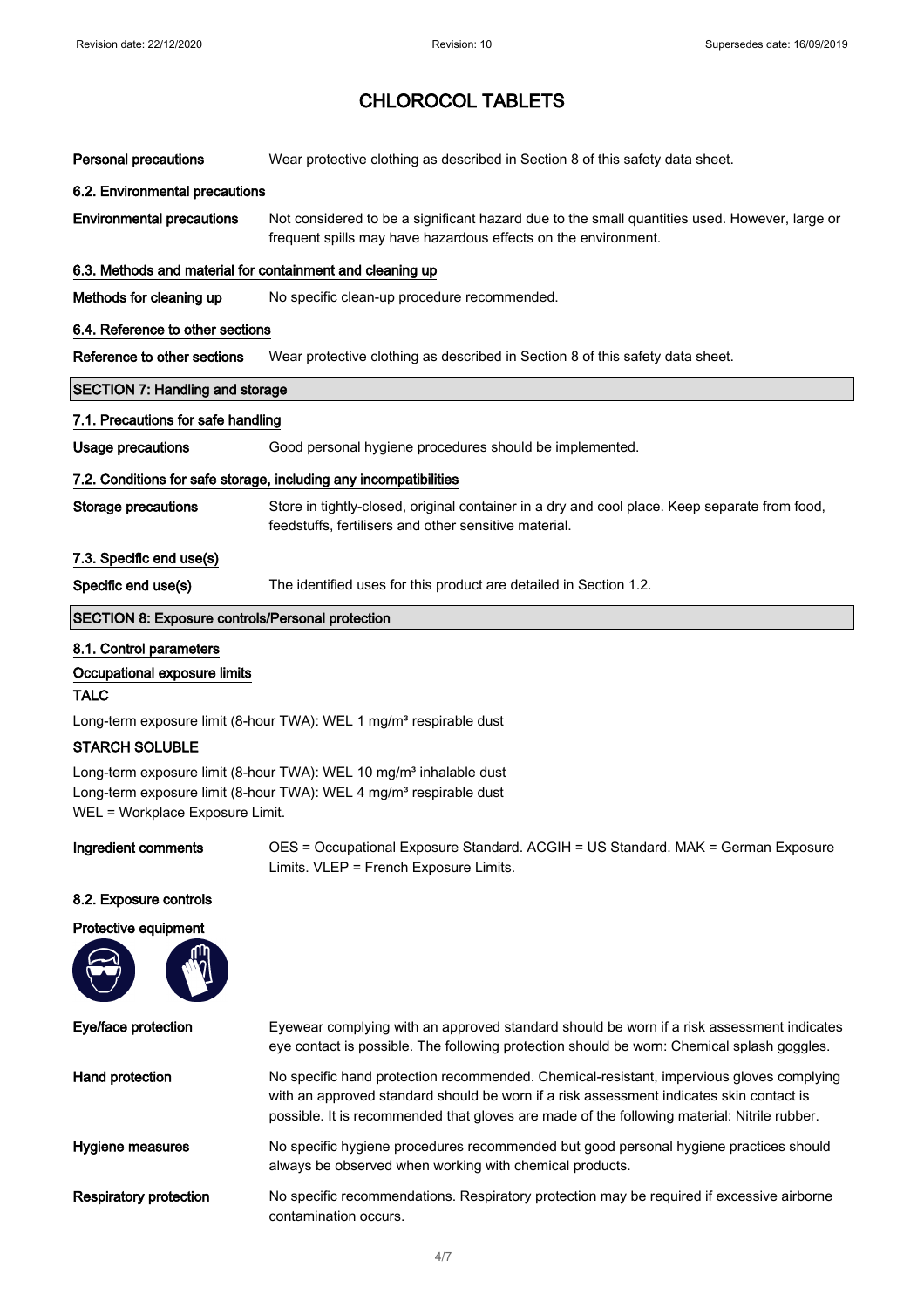| <b>SECTION 9: Physical and chemical properties</b>         |                                                                                                                                           |
|------------------------------------------------------------|-------------------------------------------------------------------------------------------------------------------------------------------|
| 9.1. Information on basic physical and chemical properties |                                                                                                                                           |
| Appearance                                                 | Solid                                                                                                                                     |
| Colour                                                     | White.                                                                                                                                    |
| Odour                                                      | Odourless.                                                                                                                                |
| 9.2. Other information                                     |                                                                                                                                           |
| Other information                                          | No data available.                                                                                                                        |
| <b>SECTION 10: Stability and reactivity</b>                |                                                                                                                                           |
| 10.1. Reactivity                                           |                                                                                                                                           |
| Reactivity                                                 | There are no known reactivity hazards associated with this product.                                                                       |
| 10.2. Chemical stability                                   |                                                                                                                                           |
| <b>Stability</b>                                           | Stable under the prescribed storage conditions.                                                                                           |
| 10.3. Possibility of hazardous reactions                   |                                                                                                                                           |
| Possibility of hazardous<br>reactions                      | No data available.                                                                                                                        |
| 10.4. Conditions to avoid                                  |                                                                                                                                           |
| <b>Conditions to avoid</b>                                 | There are no known conditions that are likely to result in a hazardous situation.                                                         |
| 10.5. Incompatible materials                               |                                                                                                                                           |
| Materials to avoid                                         | No specific material or group of materials is likely to react with the product to produce a<br>hazardous situation.                       |
| 10.6. Hazardous decomposition products                     |                                                                                                                                           |
| Hazardous decomposition<br>products                        | No known hazardous decomposition products.                                                                                                |
| <b>SECTION 11: Toxicological information</b>               |                                                                                                                                           |
| 11.1. Information on toxicological effects                 |                                                                                                                                           |
| <b>Toxicological effects</b>                               | No data available.                                                                                                                        |
| Acute toxicity - oral                                      |                                                                                                                                           |
| ATE oral (mg/kg)                                           | 19,569.47162427                                                                                                                           |
| Acute toxicity - dermal<br>ATE dermal (mg/kg)              | 21,526.41878669                                                                                                                           |
| <b>SECTION 12: Ecological information</b>                  |                                                                                                                                           |
| Ecotoxicity                                                | There are no data on the ecotoxicity of this product. However, large or frequent spills may<br>have hazardous effects on the environment. |
| 12.1. Toxicity                                             |                                                                                                                                           |
| <b>Toxicity</b>                                            | No data available.                                                                                                                        |
| 12.2. Persistence and degradability                        |                                                                                                                                           |
| Persistence and degradability No data available.           |                                                                                                                                           |
| 12.3. Bioaccumulative potential                            |                                                                                                                                           |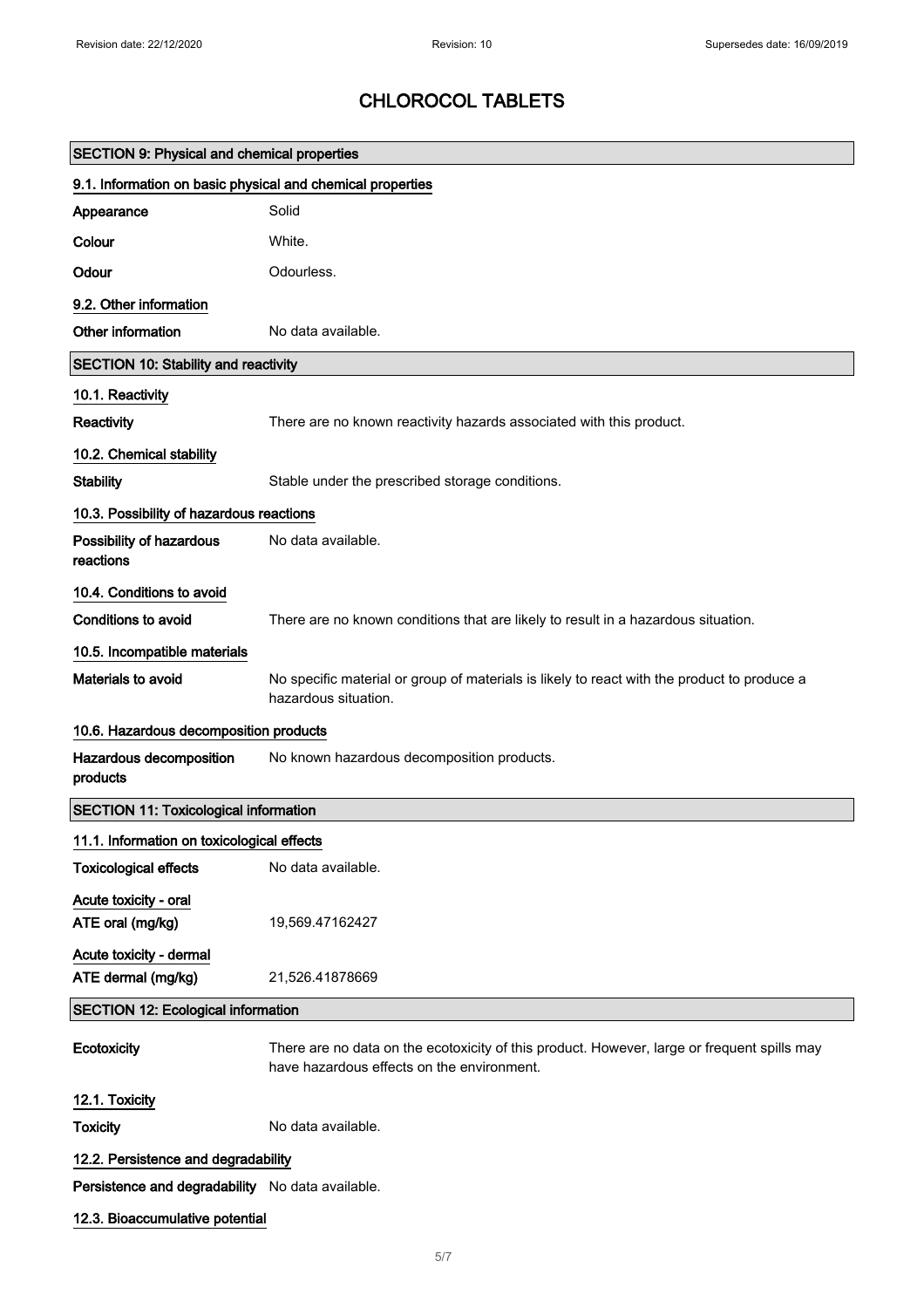| <b>Bioaccumulative potential</b>                                                               | No data available on bioaccumulation.                                                                                                                                                    |  |
|------------------------------------------------------------------------------------------------|------------------------------------------------------------------------------------------------------------------------------------------------------------------------------------------|--|
| 12.4. Mobility in soil                                                                         |                                                                                                                                                                                          |  |
| <b>Mobility</b>                                                                                | The product is soluble in water.                                                                                                                                                         |  |
| 12.5. Results of PBT and vPvB assessment                                                       |                                                                                                                                                                                          |  |
| Results of PBT and vPvB<br>assessment                                                          | This substance is not classified as PBT or vPvB according to current EU criteria.                                                                                                        |  |
| 12.6. Other adverse effects                                                                    |                                                                                                                                                                                          |  |
| Other adverse effects                                                                          | No data available.                                                                                                                                                                       |  |
| <b>SECTION 13: Disposal considerations</b>                                                     |                                                                                                                                                                                          |  |
| 13.1. Waste treatment methods                                                                  |                                                                                                                                                                                          |  |
| <b>Disposal methods</b>                                                                        | No specific disposal method required.                                                                                                                                                    |  |
| <b>SECTION 14: Transport information</b>                                                       |                                                                                                                                                                                          |  |
| General                                                                                        | The product is not covered by international regulations on the transport of dangerous goods<br>(IMDG, IATA, ADR/RID).                                                                    |  |
| 14.1. UN number                                                                                |                                                                                                                                                                                          |  |
| Not applicable.                                                                                |                                                                                                                                                                                          |  |
| 14.2. UN proper shipping name                                                                  |                                                                                                                                                                                          |  |
| Not applicable.                                                                                |                                                                                                                                                                                          |  |
| 14.3. Transport hazard class(es)                                                               |                                                                                                                                                                                          |  |
| <b>Transport labels</b><br>No transport warning sign required.                                 |                                                                                                                                                                                          |  |
| 14.4. Packing group                                                                            |                                                                                                                                                                                          |  |
| Not applicable.                                                                                |                                                                                                                                                                                          |  |
| 14.5. Environmental hazards                                                                    |                                                                                                                                                                                          |  |
| Environmentally hazardous substance/marine pollutant<br>No.                                    |                                                                                                                                                                                          |  |
| 14.6. Special precautions for user                                                             |                                                                                                                                                                                          |  |
| Not applicable.                                                                                |                                                                                                                                                                                          |  |
|                                                                                                | 14.7. Transport in bulk according to Annex II of MARPOL and the IBC Code                                                                                                                 |  |
| Transport in bulk according to Not applicable.<br>Annex II of MARPOL 73/78<br>and the IBC Code |                                                                                                                                                                                          |  |
| <b>SECTION 15: Regulatory information</b>                                                      |                                                                                                                                                                                          |  |
|                                                                                                | 15.1. Safety, health and environmental regulations/legislation specific for the substance or mixture                                                                                     |  |
| <b>EU</b> legislation                                                                          | Regulation (EC) No 1272/2008 of the European Parliament and of the Council of 16<br>December 2008 on classification, labelling and packaging of substances and mixtures (as<br>amended). |  |

#### 15.2. Chemical safety assessment